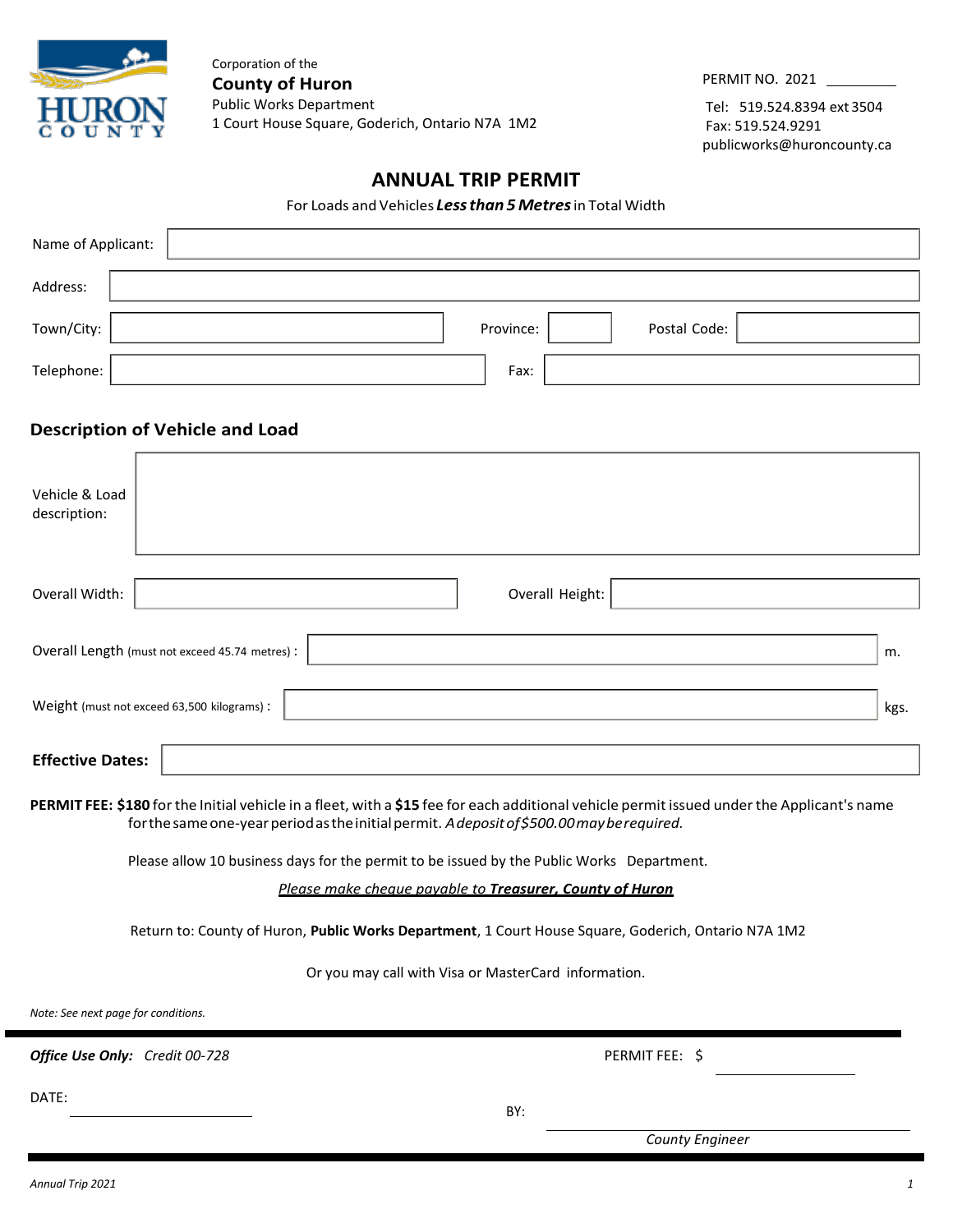## **THEMOVERAGREES TOTHEFOLLOWINGCONDITIONSORTHEPERMIT ISNOT VALIDANDFURTHER PERMITS WILLNOT BEGRANTED**

#### **GENERAL CONDITIONS:**

Where a Permit is issued in respect of:

- 1. **HEIGHT:** The load must not be made up of articles loaded or mounted one on top of the other in a manner that will createadditionalheight.
- 2. **WIDTH:** The load must not be made up of articles loaded or mounted side by side or crosswise in a manner that will create additional width.
- 3. **LENGTH:** The load must not be made up of articles loaded or mounted one behind the other that will create additional length, and any overhang to the rear must not exceed 4.65 metres from the centre of the rearmost axle.

A Single Trip Permit is required for lengths 45.75 metres and greater.

4. **WEIGHT:** The load shall not be composed of more than one article. When crossing bridges, vehicles of over 45 tonnes gross weight must use the centre of the roadway and be operated at the lowest practicable speed.

> Maximum weight allowances are determined using axle configurations and spacing. A Permit isrequired if the axle and/or gross vehicle exceeds the limits set out in the HTA.

> A Single Trip Permit and Weight and Load Engineer's Approval are required if the gross vehicle weight exceeds 63,500 kilograms.

5. **SIGNS:** Vehicles and loads in excess of dimensions prescribed under *Section 109 of the Highway Traffic Act* shall, in addition to the flags required, display on the front of the vehicle and rear of the vehicle or load, in a clearly visible position, a "D" sign as illustrated.



The signs *must* be removed or covered when not required.

6. **ESCORT:** Where a Permit is issued on condition the permit holder provides escort protection, the escort vehicle shall precede the vehicle and load on a two-lane highway at a distance of 60 metres bearing a sign reading *Caution - Oversize Load Follows*, or follow the vehicle and load on a four-lane highway bearing a sign reading *Caution - Oversize Load Ahead*. The sign should be in black letters at least 200mm high with lines forming the letters at least 30mm wide on a yellow background.

### **SPECIFIC CONDITIONS:**

- a) That no moving can take place without a signed Permit.
- b) This Permit not valid on roads other than Huron County Roads.
- c) The original ofthis Permit must be carried in the vehicle and produced on demand of a Police Officer or an Officer appointed for carrying out the provisions of the Highway Traffic Act.
- d) It is the mover's responsibility to ensure the route selected is suitable, which includes notifying any utilities.
- e) Where heights exceed 4.15 metres, approval is required from Utility Companies.
- f) The move shall be in daylight hours, during good visibility.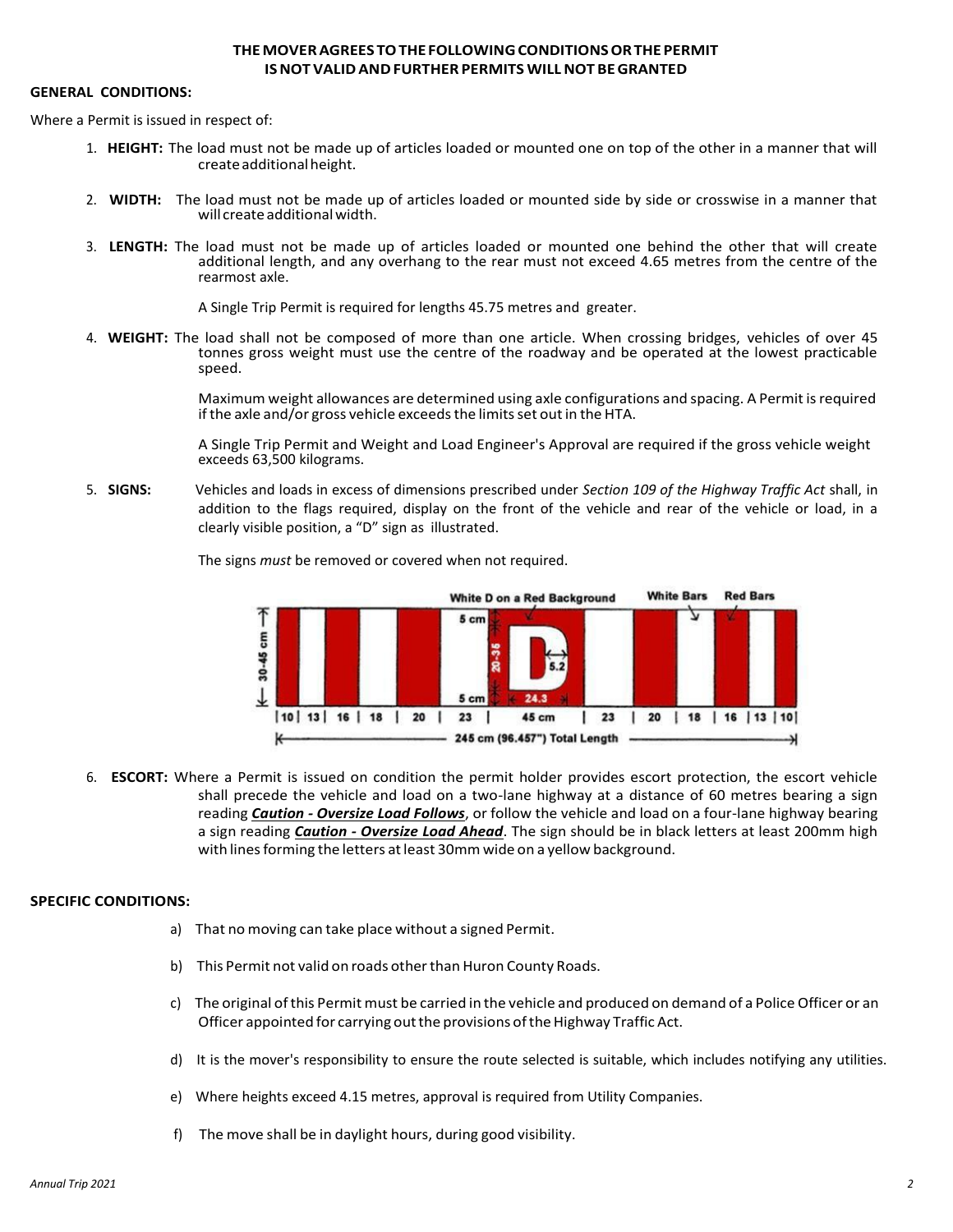## **THEMOVERAGREES TOTHEFOLLOWINGCONDITIONSORTHEPERMIT ISNOT VALIDANDFURTHER PERMITS WILLNOT BEGRANTED**

- g) Vehicles and/or loads in excess of dimensions prescribed under Section 109 of the Highway Traffic Act shall be marked with bright red or orange warning flags of not less than 40 cm. square and shall be mounted to the extremities of the vehicle or load. The flag(s) must be kept in good and clean condition so as to not diminish their effectiveness.
- h) The Owner and/or Mover of the load being moved shall indemnify and save harmless the County of Huron against any actions, claims, damages, loss, actions or other proceedings, by whomever brought ormade based upon, occasioned by or attributed to the issuance ofthis Permit.
- i) The Permit holder assumes all responsibility for damage to any property including public utility overhead wires.
- j) Other conditions:

### **ESCORT REQUIREMENTS:**

A Permit may be issued on the condition that the permit holder provides an escort vehicle(s) either preceding or following the oversize/ overweight vehicle orload.

A description of when an escort vehicle is required is as follows:

#### WHEN A PRIVATE ESCORT WARNING VEHICLE IS REQUIRED:

**WIDTH:** From4.00 mto 4.59 m - one escort vehicle required on two-lane highways.

From 4.60 m to 4.99 m -**two escort vehicles**required on two-lane highways.

Mobile/Modular Homes (this includes office and construction trailers, and portable schoolhouses)

From 4.00 m to 4.99 m - one escort vehicle required on two-lane highways.

**LENGTH:** From 36.76 m to 45.74 m - one escort vehicle required at rear.

Overhang greater than 4.65 m - one escort vehicle required on the rear of load.

Mobile/Modular Homes greater than 29.25 metres in length are not permitted to travel in convoy and require **two private escort** warning vehicles to accompany each load.

**HEIGHT:** 4.87 m and greater - one escort vehicle (pole car) required.

#### NO ESCORT REQUIRED:

For widths from 2.61 m to 3.99 m

Forlength from23.01mto 36.75 m

For heights from 4.16 m to 4.86 m

Date: